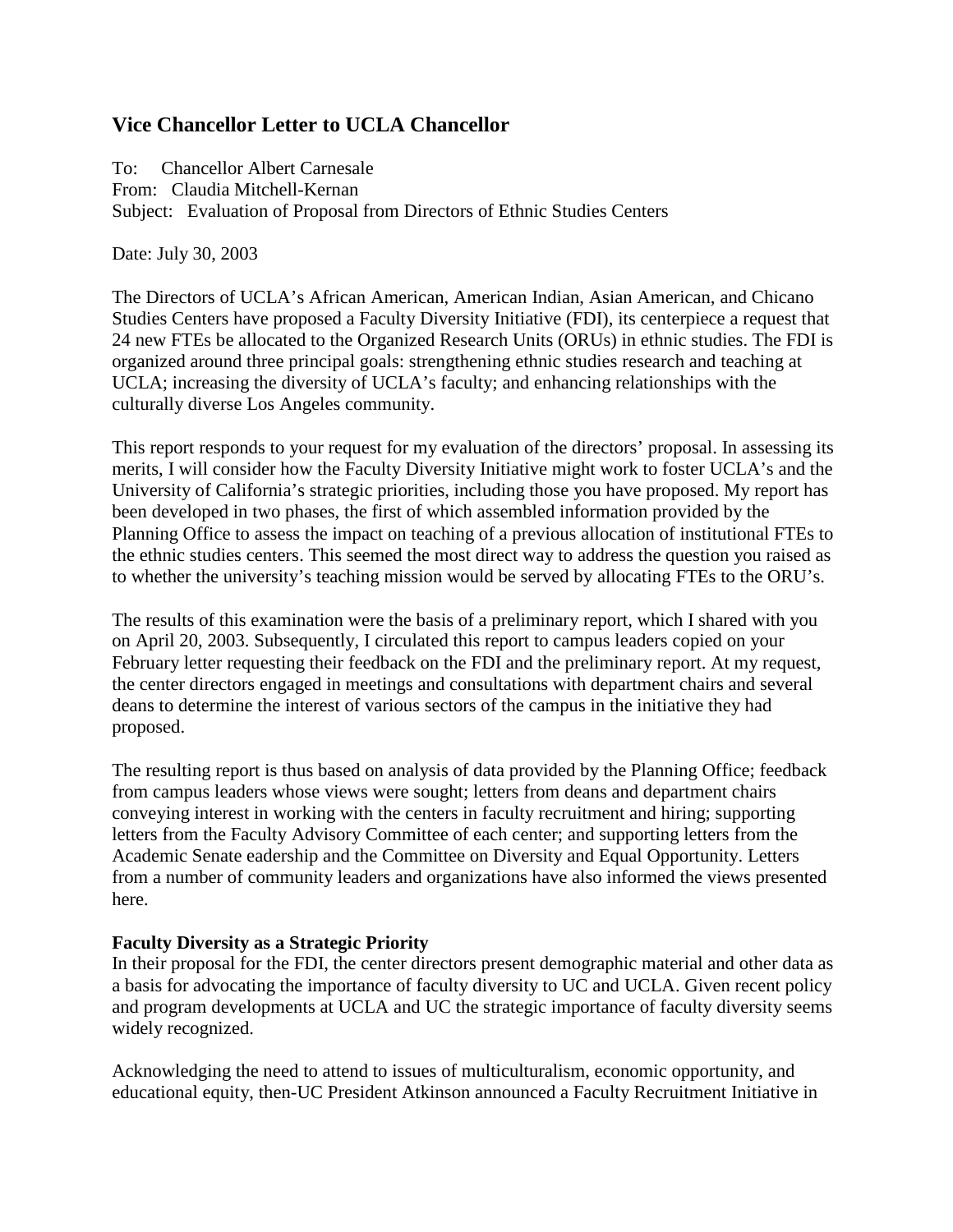January 2001, a pilot program is now in its final year. At UCLA, an Associate Vice Chancellor for Faculty Diversity has been appointed, with responsibility for eight FTEs from the UC initiative. UC also has initiated a Faculty Fellows Program, which aims to provide recent PhDs from UC campuses with experience, mentorship, and training in research and teaching. The ORU directors at UCLA support all these initiatives and argue that the ORUs, if allotted an additional 24 FTEs, can make a separate and important contribution to advancing the goal of faculty diversity. I will examine that assertion by reviewing what the record tells us about the impact on faculty diversity and on ethnic studies of the previous allocation of FTEs to the centers.

## **Ethnic Studies FTEs and Faculty Diversity**

In 1977, the first 16 FTEs for ethnic studies were allocated to the ethnic studies ORUs at UCLA, then still less than a decade old. As reflected in supporting letters from Faculty Advisory Committees and the subsequent evolution of ethnic studies at UCLA, this early initiative launched a trajectory that led to national and international stature for UCLA's programs in African American, American Indian, Asian American, and Chicano Studies. M. Belinda Tucker, Chair of the Faculty Advisory Committee for the Ralph J. Bunche Center, notes that faculty development was the lynchpin of success in UCLA's growth to national prominence in ethnic studies. Noting that resignations, retirements, and deaths have diminished the size of the faculty cohort, she sees the FDI as the key to continued success for these programs.

Besides promoting the goals of ethnic studies, the FTEs allocated to ethnic studies centers have had an impact on the departments where the faculty reside. A number of campus leaders have indicated that the availability of these now senior faculty as colleagues and mentors has been an important factor in the recruitment and retention of a more diverse and stronger faculty. Specifically, Dean of Social Sciences Scott Waugh notes that the

*. . .policy of providing ethnic studies centers with FTE to be housed in departments around the campus has been highly successful in recruiting to UCLA outstanding scholars, who have been instrumental in developing research and scholarship concerning ethnicity, ethnic communities, and contemporary society and culture in a wide range of disciplines.* 

While faculty diversity was not an explicit goal of the first ethnic studies FTE allocation, increased faculty diversity was nevertheless a significant outcome of this early initiative. At the present time, 25 FTEs are included on the rosters of the four ethnic studies ORUs, 23 of which are filled; searches are under way to fill two vacancies. Demographically, this cohort of faculty is highly diverse and includes: 7 Asian and Pacific Islanders, 3 American Indians, 2 whites, 7 African Americans, and 6 Chicano/Latinos. Eleven or 48% of the 23 faculty are women, and thus these exceptional appointments led to an increase in gender diversity as well as ethnic diversity. The Centers' success in achieving gender equity in hiring is truly exemplary and far exceeds the broader campus record where a bit more than 23% of ladder faculty are women.

The yield of the first initiative in terms of faculty diversity was in part due to the fact that many young minority scholars were being attracted to the multidisciplinary fields that comprise ethnic studies and that this pool also contained greater gender balance than many disciplinary areas. This continues to be the case.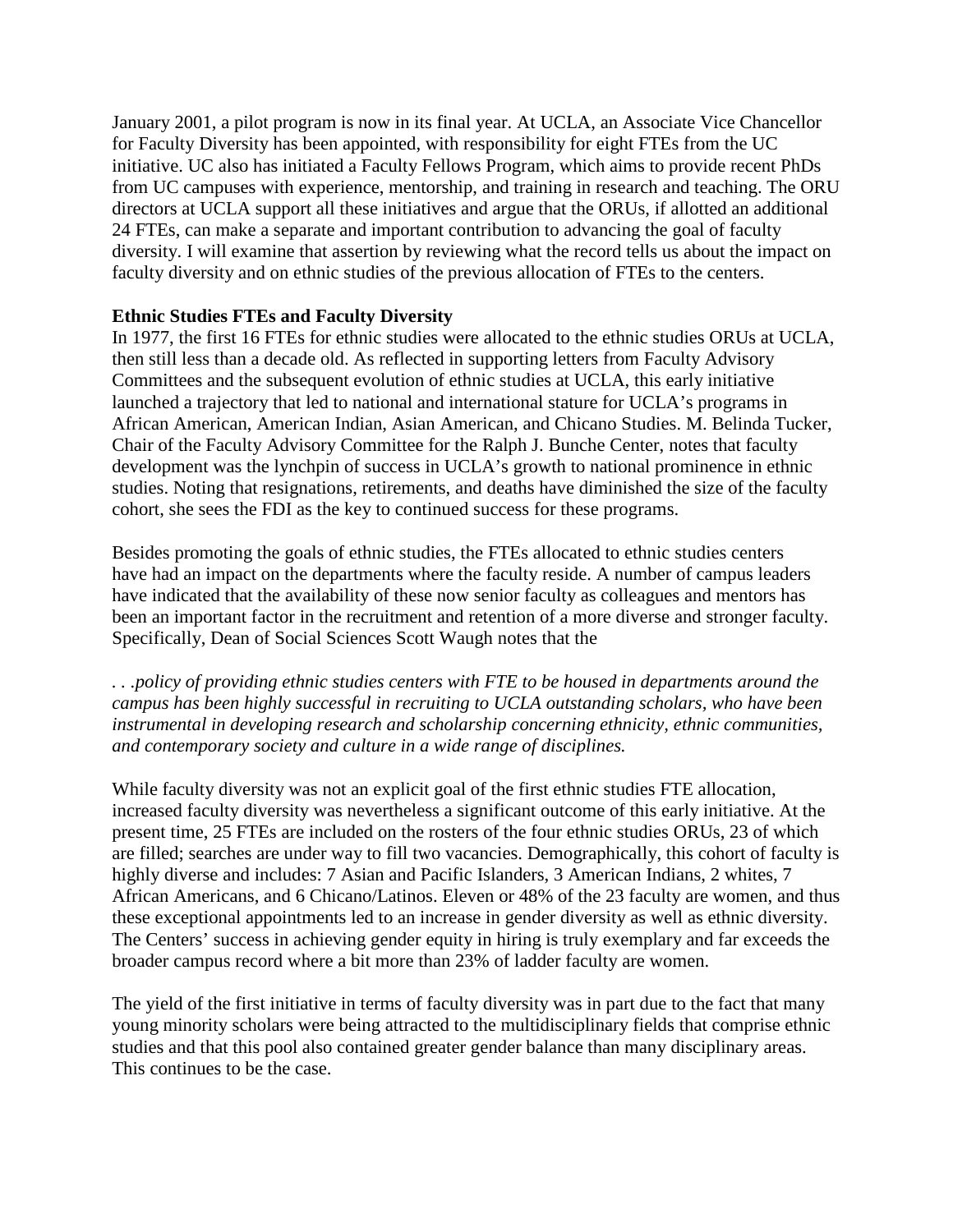Scholars with specializations in ethnic studies have, over time, also helped to diversify the administrative ranks. Besides myself, Associate Vice Chancellors Franklin Gilliam and Rosina Becerra are evidence of this trend. In addition, 13 of the 25 faculty members on the roster of ethnic studies have held administrative appointments in the last three years as associate deans, directors, associate directors, chairs, and vice chairs.

The campus experience has been that applicant pools are more diverse when searches are launched for scholars specializing in African American Studies, Chicano Studies, Asian American Studies, or American Indian Studies. Such scholars also have complementary expertise in traditional disciplines and professional areas but might not fit neatly into the faculty vacancies typically advertised in disciplinary departments. A recent case is illustrative.

In April of this year, I was approached by a UCLA dean who had been diverted in her effort to bring to UCLA an exceptionally promising scholar of color. A Stanford PhD in social psychology, the young scholar's research embraces psychology, education, and American Indian Studies as it examines the social nature of identity, cultural variation in the self, and the influence of racial identity on school performance. She had strong endorsements from leaders in the field of social psychology, and a UCLA department was interested in hiring her. The search committee, however, did not recommend her because her interests were not the best fit for the advertised position in applied human development. Had this search been launched through the American Indian Studies ORU, it might well have led to a faculty appointment.

This case is also illustrative of barriers to the hiring of ethnic minority candidates arising from defining vacancies in terms of disciplinary and subdisciplinary specialization. These longstanding practices tend to reduce the potential pool of minority candidates and reproduce the traditional academic and demographic profile of faculty. From this vantage point, assigning FTEs to the ethnic studies centers has served to dismantle some barriers and open the gates to the flow of new people and new ideas.

The faculty hiring that resulted from the original allotment of FTEs to the ethnic studies centers has helped to infuse a broad range of UCLA academic programs with the content and methods of multicultural and interdisciplinary studies. Faculty members hired through the center-assigned FTEs now make their homes in five departments in the humanities and social sciences divisions of the College of Letters and Sciences and in nine departments of six professional schools, as seen in Table 1. The impact of this diffusion of resources will be discussed in more detail in the following section.

#### **Impact on Curriculum and Teaching**

The presence of faculty hired through the ethnic studies centers has had an impact on the curriculum of fourteen departments, as indicated in Table 1.

While noting that the policy has resulted in a more diverse and stronger faculty Dean Scott Waugh highlights two additional areas of significant impact resulting from the previous allocation of ethnic studies FTEs: With respect to cross-fertilization he observes: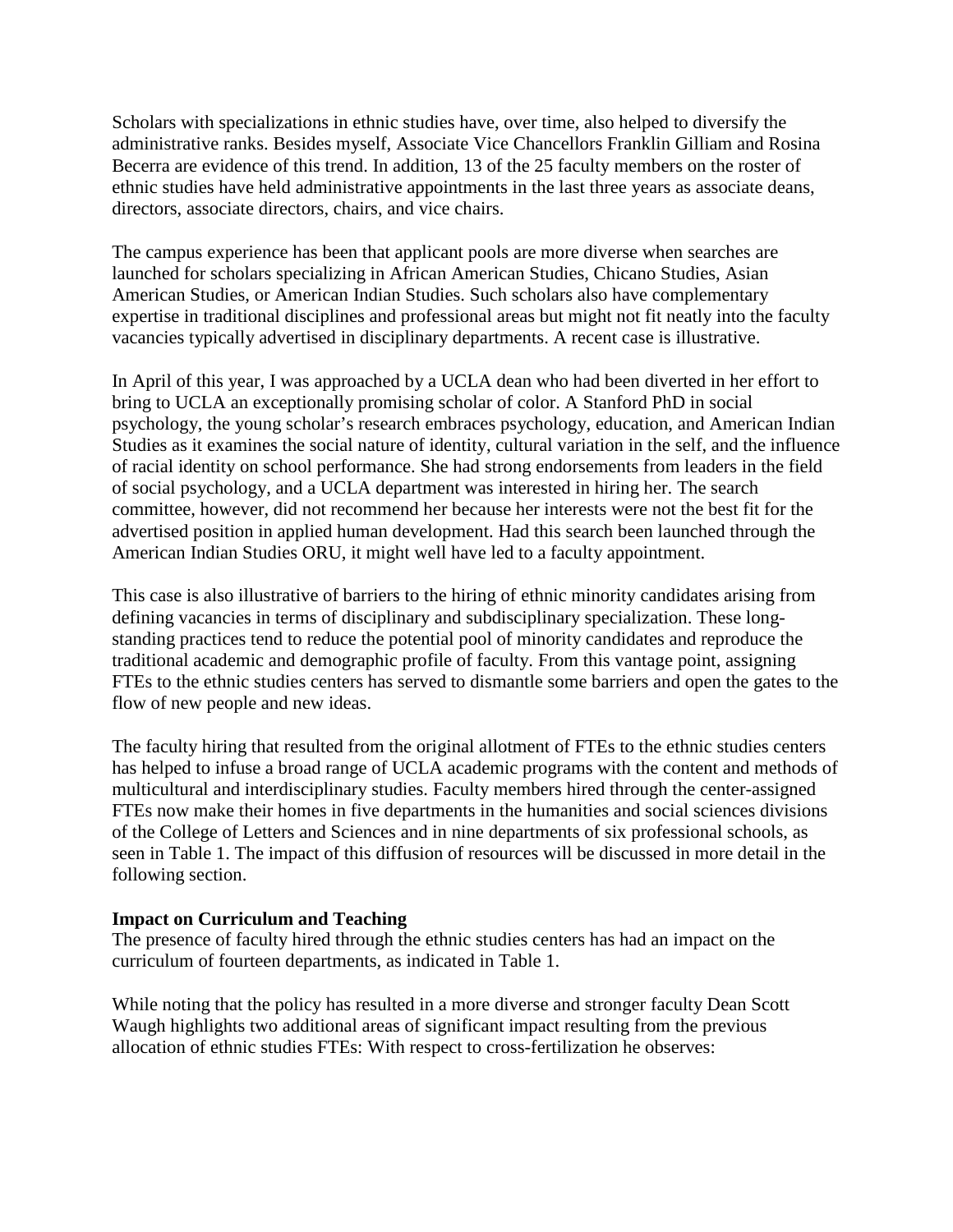*… as ethnic studies FTE have been hired, units have taken deeper interest in a wide variety of issues related to race and ethnicity such that UCLA is now viewed as one of the leading centers for the study of race and ethnicity. [And]…as ethnic studies scholarship has increasingly placed the American experience in global perspective, ethnic studies research has become linked with the campus priority in international studies. …the intellectual interests of faculty in ethnic studies are highly complementary … with the existing interests of departments, programs, and the campus as a whole.* 

*Dean Waugh also draws attention to the positive role that the ethnic studies centers have played in fostering interdisciplinarity on the UCLA campus, a direction highly consistent*  with your view that interdisciplinarity is one of the hallmarks of modern scholarship and *one of UCLA's strengths.* 

*Ethnic studies centers have been at the forefront of this trend toward bringing together scholars from all disciplines and corners of the campus. [Ethnic Studies FTEs have] …. also borne fruit in undergraduate teaching, as evidenced in the growing numbers of Asian American and Chicano Studies majors. The popularity of these programs can be attributed in part to the fact that they are composed of courses that approach the ethnic experience from a rich variety of disciplinary perspectives.* 

A number of new interdepartmental degree programs (IDPs) were established or got meaningfully under way following the allocation of ethnic studies FTEs.

|    |                      |           | Chicano Studies Asian American Studies American Indian Studies African American Studies |
|----|----------------------|-----------|-----------------------------------------------------------------------------------------|
| BA | BA and MA            | BA and MA | BA and MA                                                                               |
|    | MA/MSW               | MA/JD     | MA/JD                                                                                   |
|    | <b>MA/MPH</b>        |           |                                                                                         |
|    | MA/MA Urban Planning |           |                                                                                         |

In addition, undergraduate minors in the various fields have been established with the minor in Asian American Studies reaching over 200 students. Proposals for graduate programs in Chicano Studies are in preparation and the proposal for an Asian American MA/MA Information Studies is under Senate review.

The presence of degree programs in ethnic studies has, in turn, led to further opportunities for interdepartmental and interschool collaborations in the establishment of the concurrent graduate degree programs mentioned above, in Law, Public Health, and Social Welfare and Information Studies.

#### **Teaching Workload**

African American, Asian American, American Indian, and Chicano Studies faculty offer courses at both the undergraduate and graduate levels and constitute a resource not only for the interdepartmental teaching programs in ethnic studies but for the 14 departments where the faculty formally reside. In the three-year period from 1999 - 2002, general campus ethnic studies faculty averaged 6.06 primary and 7.34 independent courses per year.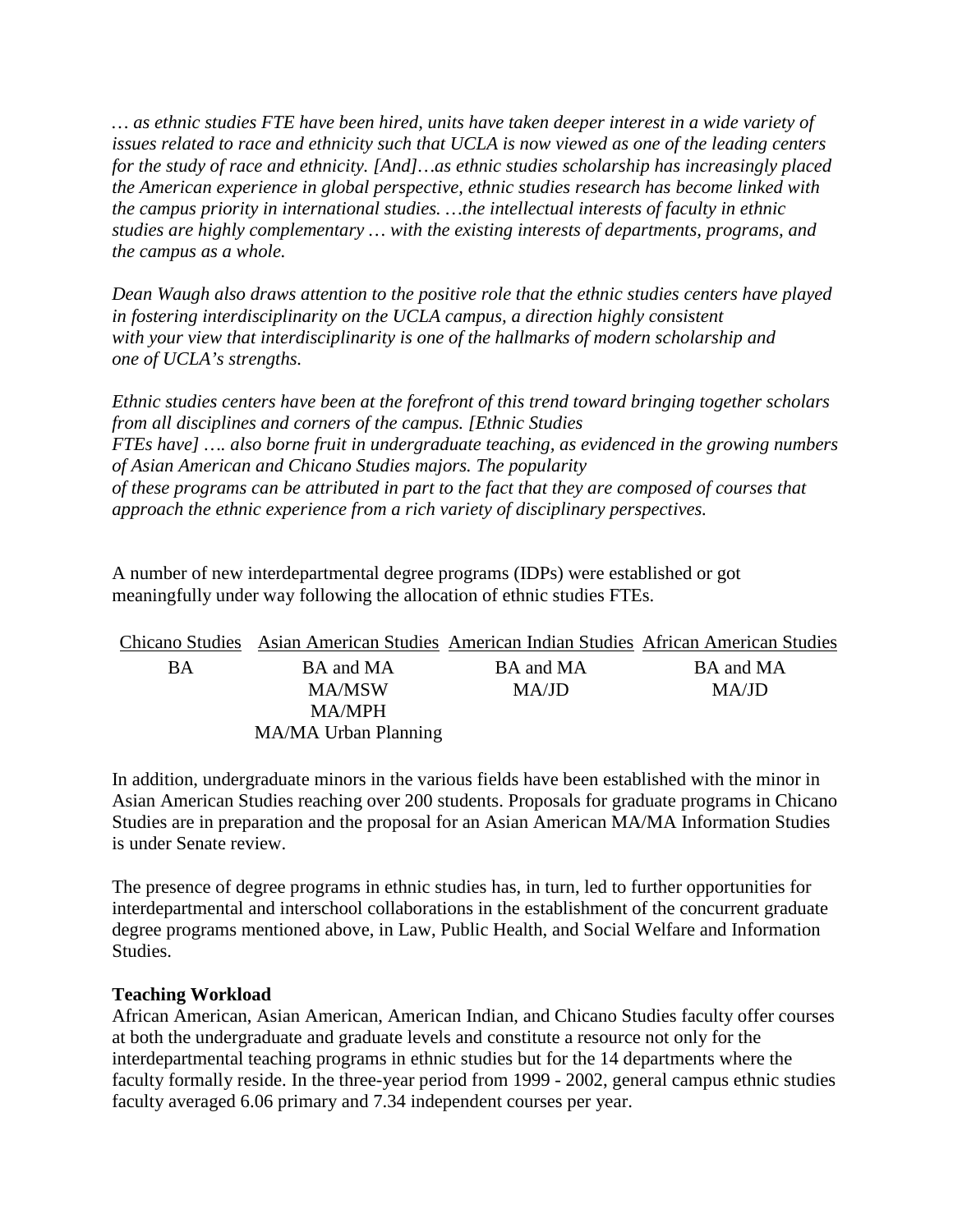Table 2 provides a display of a number of measures of faculty workload for the period 1999- 2002. Table 3 extends this description of instructional impact by comparing the workload of ethnic studies faculty with the workload of their school and divisional peers according to several measures. [1]

Ethnic studies faculty who reside in general campus professional schools averaged 178.61 Student Credit Hours (SCH) per year comparing very favorably to the 179.36 SCH for general campus professional school faculty. This is especially noteworthy in light of the large number of administrative appointments these faculty have held during this period. For the same period, ethnic studies faculty in five departments of the College of Letters and Science generated an average of 184 SCH in comparison to the 350 SCH generated by their L & S peers. While humanities and social science faculty, generated substantially fewer SCH than their divisional peers, their workload in terms of primary and undergraduate courses taught is well within or above divisional averages. The average SCH for ethnic studies  $L \& S$  faculty in the comparison years may however, be somewhat idiosyncratic, reflecting an unusual number of leaves of absence and pattern of course relief. To address this question, workload data from 2002-2003 were examined for this group of faculty (See Table 2A). For the past year, 7.34 active teaching FTE were reported and the three quarter average for the year was 329.79 SCH, much closer to the three quarter average SCH for their humanities + social science comparison group.

It also seems noteworthy that a preponderance of undergraduate courses offered by ethnic studies L & S faculty were at the upper rather than lower division level during the years examined. This very small cohort of faculty, averaging a bit more than 7 FTEs per year, is also being compared to a peer group that exceeds 500 FTEs. The somewhat higher three quarter average SCH of the latter may reflect the presence of large lower division courses in many departments.

Ethnic Studies faculty have also played an exemplary role in graduate education. They have chaired and co-chaired a large number of doctoral dissertation and masters thesis committees, serving as a critical intellectual training and mentoring system for the next generation of interdisciplinary scholars. Indeed, UCLA has produced more scholars for the field of ethnic studies than any other university in the nation during the past three decades.

Undergraduate courses taught by UCLA ladder faculty are currently the subject of campus interest, and it is relevant to examine the teaching workload of ethnic studies faculty with respect to this workload indicator. As can be seen in Table 3, compared to their peers, they teach slightly more undergraduate courses in Arts and Architecture, Social Sciences, Humanities, and the School of Public Policy and Social Research than their school and divisional peers. In the schools of Theater, Film, and Television and Education and Information Studies, they teach fewer undergraduate courses than their peers. Overall, the data suggest that in terms of SCH, primary courses, and under-graduate courses, ethnic studies faculty are well within UCLA's overall campus profile.

#### **Feasibility Issues**

In assessing the merits of the FDI, I have thought it particularly important to consider feasibility/implementation issues that might arise due to a lack of interest in the collaborative recruitment that would be required by the initiative. This concern has been largely put to rest.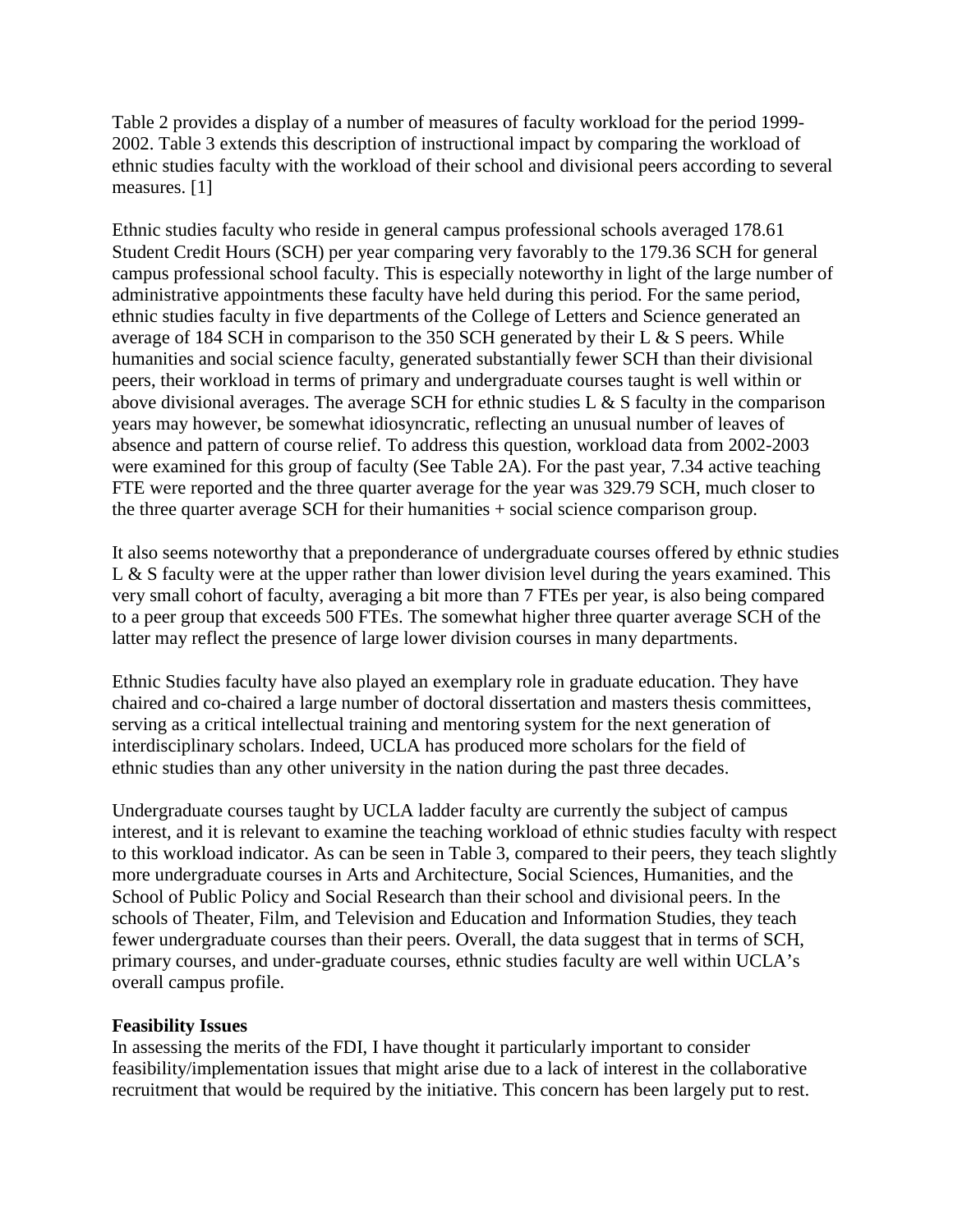It is evident that over the last two decades, the College of Letters and Sciences and the professional schools have become accustomed to collaborating with the ethnic studies ORUs in the recruitment of faculty. Deans Scott Waugh (Social Sciences), Christopher Waterman (Arts and Architecture), Linda Rosenstock (Public Health), and Aimee Dorr (Education and Information Studies) have each expressed an interest in conducting searches with one or more of the centers. Dean Waugh offered an enthusiastic endorsement of the initiative, arguing that "the investment of FTE in this kind of program can yield greater returns over time." Dean Waterman noted that a number of units in Arts and Architecture would benefit from pursuing joint faculty appointments with the ORUs and welcomes the opportunity to work together [with the directors] on the FDI. Six department chairs Virginia Walter (Information Studies), Douglas Hollan (Anthropology), Peter Nabokov (World Arts and Cultures), Mark Petersen, (Public Policy), Teofilo Ruiz (History) and Ted Benjamin (Social Welfare) have written to describe benefits their departments expect to enjoy as a result of such joint initiatives. Chairman Ruiz believes these FTE would be an important component of a planned refocusing of the History Department in new and innovative areas. Thus, from the perspective of campus receptivity to joint recruitment and hiring, no feasibility issues have been encountered. [\[2\]](http://liveweb.archive.org/web/20100707143541/http:/www.chicano.ucla.edu/center/events/FDIVCLetter.htm#_ftn2)

Certainly, some details of implementation will require further attention. While the directors emphasized enrollment growth as a possible source of the FTEs for the FDI, faculty turnover may hold more promise as a source of faculty provisions. If allocating twenty four FTEs at a single point in time proves difficult, the increase might be incremental, for example, 4 FTEs over each of the next six years.

I am mindful that this recommendation does not address the question of how many FTEs should be allocated to ethnic studies. It seems unlikely that this question can be answered in isolation. In establishing a feasible target, however, it should be emphasized that all of the centers and their programs would benefit significantly from additional FTEs. And, if a new allocation produces results similar to the previous one, the investment in ethnic studies would also bring benefits to a wide range of campus sectors. The scholars who would be recruited would be able to contribute to the UCLA's disciplinary and professional programs as well as to its inter-disciplinary ethnic studies programs.

The CSRC Faculty Advisory Committee, for example, has developed its hiring priorities within a four part strategic framework: (1) adding new areas within the inter and transdisciplinary field of Chicano studies; (2) adding depth to existing areas of strength in Chicano studies at UCLA; (3) contributing to the undergraduate curriculum in ways that encourage cross departmental offerings; and (4) supporting a service and community orientation. The five highest priorities that emerged from a ranked list of 33 were World Arts and Cultures, History, Anthropology, Information Studies, and Public Health. In all cases the respective deans and department chairs have expressed strong interest in working with CSRC to recruit faculty who develop research and curricular offerings consistent with the strategic framework. The FDI reviews the hiring priorities of each of the centers and the overview of CSRC priorities included here is intended to briefly illustrate the groundwork undertaken and foundations laid to launch a faculty diversity initiative. Along with the information presented in earlier sections of this report, there is substantial evidence of campus readiness to implement the FDI on the scale proposed. 2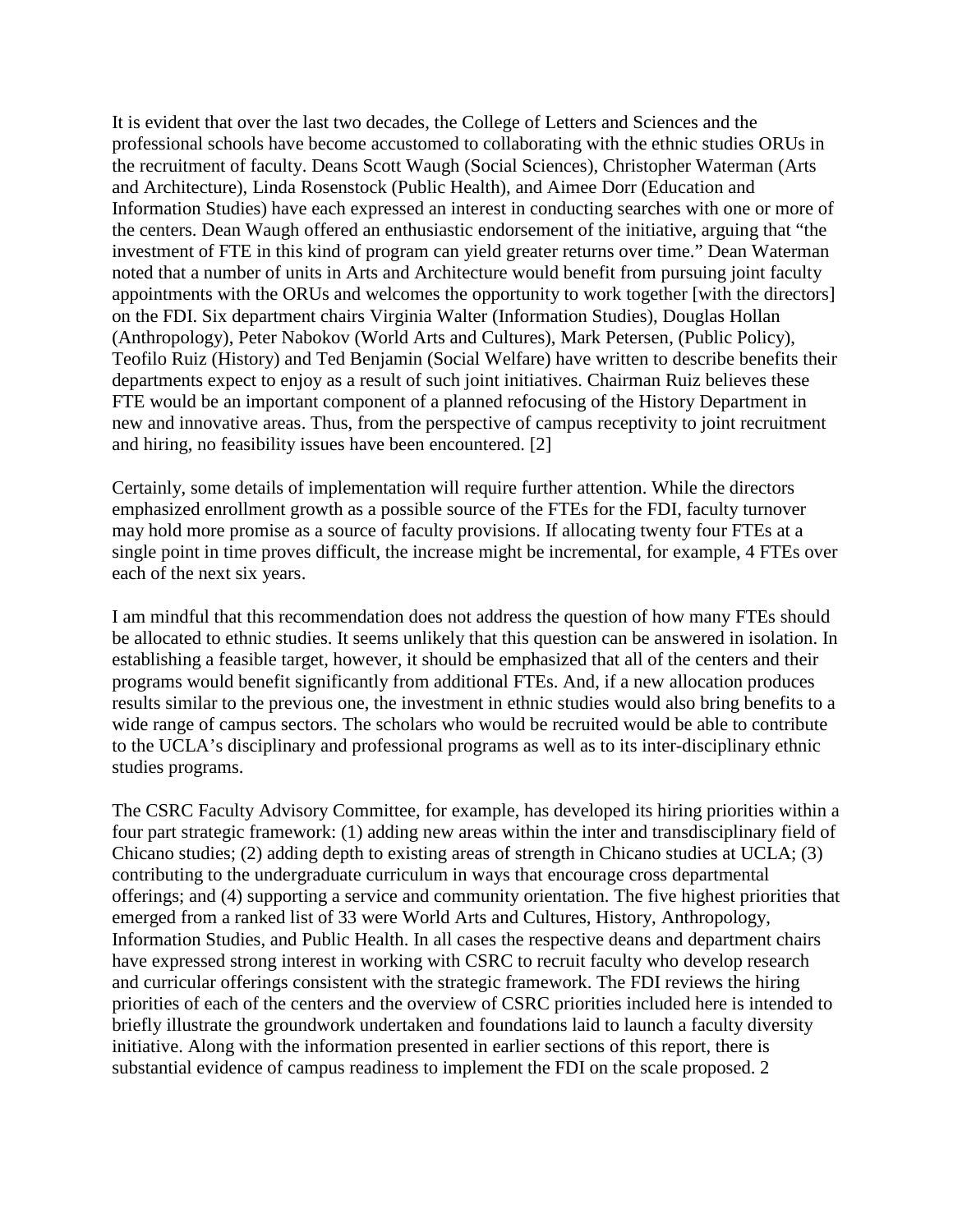#### **Summary**

There is a wealth of evidence of the benefits to the campus that have flowed from the ethnic studies ORU's over the past three decades. [3] Since they are well documented in the centers' recent fifteen-year reviews, these achievements have not been reviewed extensively in the present report. Rather, I have presented information about the returns that have been realized from the campus' first investment of FTEs in ethnic studies in 1977.

Based on the data and perspectives thus far garnered, it would appear that a variety of benefits would flow from endorsement of the FDI with the assignment of additional FTEs to the ethnic studies centers:

- An increase in the ethnic and gender diversity of UCLA faculty, with impacts across campus
- An ensuing enhancement of diversity within the administrative ranks
- Support for the ethnic studies research mission as the centers continue to build on their national and international reputations
- New curricular infusions for a wide range of academic departments
- Enrichment of curricular initiatives in areas that constitute campus strengths: interdisciplinarity, race and ethnic studies, international studies
- Intellectual diversity in research undertaken and curricular offerings
- Contributions to the university's teaching mission, through the ethnic studies IDPs, as well as school and college curricula.

In regard to the latter, I would note the special contribution that faculty in ethnic studies make as role models and mentors for students of color across campus. This contribution grows in importance as the UCLA student body comes to reflect California's increasing racial and ethnic diversity.

No significant drawbacks were uncovered in my review. Deans and department chairs across campus appear to have collegial relationships with the ethnic studies centers and an appreciation that goes beyond mere acceptance of the collaborative method of hiring FTEs sought by the ORUs. Neither did I find evidence that assignment of FTEs to the ethnic studies centers in furtherance of faculty diversity would conflict with goals for faculty hiring at the UCLA or UC levels. Dean Waugh spoke directly to an issue of concern you earlier raised:

"*Parenthetically, I should also add that I do not see this Initiative (FDI) as conflicting with the development of departments of ethnic studies. Those departments will, of course need to have a strong core faculty. Yet the campus should continue to develop the study of race and ethnicity beyond the confines of the ethnic studies departments and programs, and should ensure that*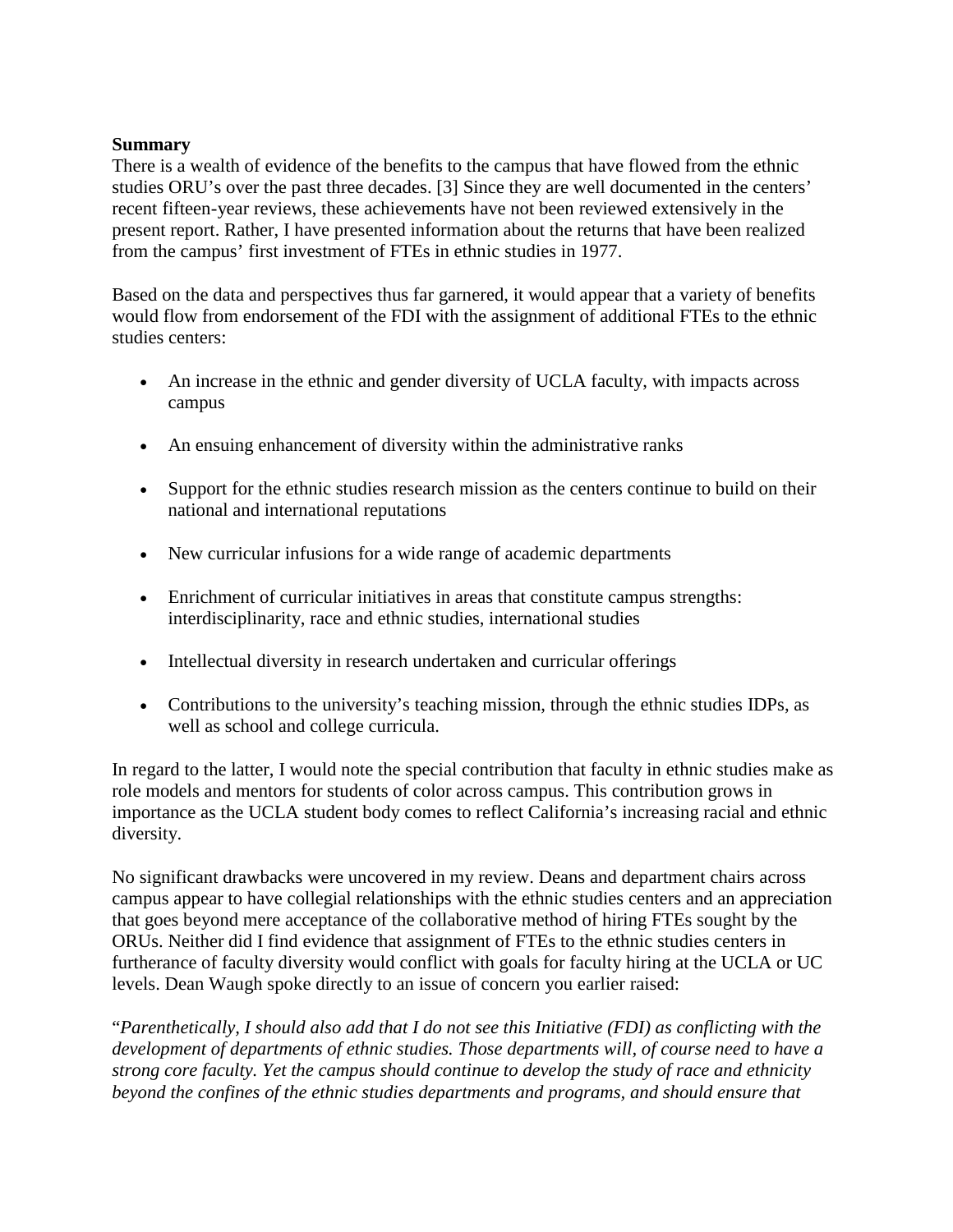*many programs have a stake in pursuing such scholarship and teaching as well as in diversifying their faculty." June 27, 2003* 

Both Dean Waugh and CODEO Chair, Katherine King urged that Women's Studies be included in the FDI. I have already reviewed the remarkable success in gender equity the Center's have achieved in their faculty appointments. It is particularly noteworthy that a number of ethnic studies faculty have also contributed significantly to Women's Studies. To mention a few, Professors King Kok Cheung (English), Valerie Matusumoto (History), and Margorie Kagawa Singer (Public Health) are not only leading scholars in their respective fields, they have provided leadership to the IDP and ORU in Women's Studies throughout their UCLA careers. It is therefore expected that the FDI would yield additional appointments of individuals with interest and expertise in various areas of Women's Studies.

In addition, the FDI would have a positive impact on UCLA's tradition of public and community service, which you recently affirmed in the UCLA in LA initiative. By that action, you renewed the campus commitment to be an active, engaged, and valued partner in greater Los Angeles, known internationally for its racial and cultural diversity. A diverse faculty would serve such programs well. We may expect that our welcome and success in the communities where we seek ties will depend in some measure on the emissaries we send and the relevance of our agenda to community needs. In the past, the ethnic studies centers and their faculty have forged close links with the region's ethnic communities, and the success of these connections is evidenced by several supporting letters from community leaders (See Table 5)

### **Conclusions**

As I began to integrate the information and views that have been offered on the proposed Faculty Diversity Initiative, the task was made easier by the uncontestable merits of the goals set forth. The perspectives offered by Deans, Department Chairs, and Faculty have strongly reinforced this view. In this connection, the comment and recommendation of Dean Waugh seem particularly apropos:

*I have stressed on many occasions, diversity is one of the leading issues facing UCLA. I believe that the Faculty Diversity Initiative is a sound means of forwarding the goal of a more diverse faculty and urge you to adopt it in some way.* 

**The endorsement of FDI by the leadership of the Academic Senate lends further support to the conclusion that the goal to increase the diversity of UCLA's faculty is widely supported and of unquestionable value. A successful track record reaching back more than 25 years has established that faculty diversity can be furthered by the assignment of FTEs to the ethnic studies centers.** 

The pursuit of a goal as important as faculty diversity needs to be marked by collaboration and the employment of varied means, particularly those of proven ability. The collaborative disposition evidenced in the endorsements received should also help to insure success.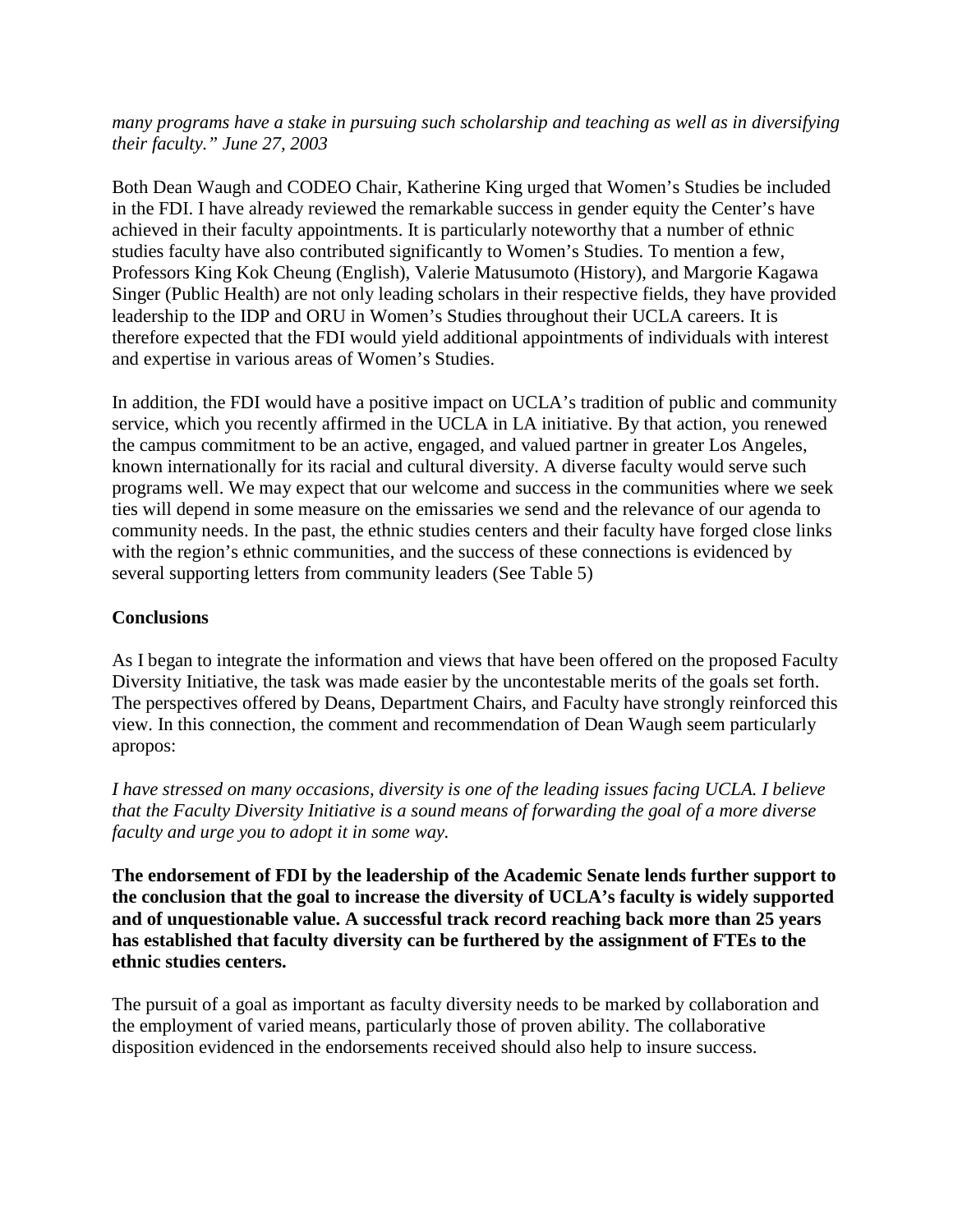Finally, I would add some perspectives from my extended experience at UCLA. Much has changed on our campus and in universities across the country since ethnic studies programs first emerged in the late 1960s. Indeed, such programs are so widely accepted in American higher education today that it is difficult to appreciate the tension and controversy that developed when they were first proposed. Similarly, the diversity of the university's faculty and student body has become a salient value, both on campus and in the broader community that UCLA, as a public university, serves.

The wisdom accumulated in the last several decades lends support for the view that efforts to diversify the curriculum, the faculty, and the student body are interrelated and reflect a broad and growing acceptance that a great university must serve society in ways far more profound than training its future workforce. Universities play a significant role in establishing a society's cultural menu. In what we study, in what we teach, we decide what is important and what will survive in the knowledge pool of generations to come. In *who* we teach, we extend the substantial benefits of higher education to individuals and communities and construct the social structures of tomorrow.

In developing a guiding philosophy for your tenure as Chancellor, you have urged that the UCLA family concentrate on excellence and stressed the importance of interdisciplinarity as a hallmark of the scholarship that engages the important social and scientific issues of our time. You have also affirmed UCLA's traditions of public and community service in the recently launched UCLA in LA initiative and renewed the campus' commitment to be an active, engaged, and valued partner in greater Los Angeles. The goals you have set forth constitute a critical anchor for my closing observations.

In my career, I have found it relatively rare to find such a high level of consensus on goals while having at hand the means to do what has proven workable and produced excellent results in the past. In the assignment of FTEs to the Centers for African American, American Indian, Asian American, and Chicano Studies, I believe we have an instance of that remarkable confluence.

The FDI is also timely as a means of enhancing campus momentum to advance the goal of faculty diversification. The appointments of the Associate Vice Chancellor for Diversity and the Associate Vice Chancellor for Community Partnerships add significantly to opportunities for synergy. In this connection, the Directors' have recommended that UCLA also harness another available strategic element in order to advance faculty diversity, the Faculty Fellows Program established by the University of California Office of the President. Thus far, this program has not had high visibility on the UCLA campus. Consideration should therefore be given to assigning responsibility to the Associate Vice Chancellor for Diversity to implement the Faculty Fellows program and more effectively integrate it into campus diversity planning.

Based on the findings of this evaluation, I strongly urge you to implement the Faculty Diversity Initiative. Its potential for high campus impact is evident to all who have reviewed the proposal. The hiring strategy it entails will enable campus wide recruitment thereby producing a cohort of scholars who can contribute to ethnic studies and disciplinary and professional areas. The interface between these fields will also be expanded providing opportunities for scholarly innovation and the production of new knowledge. Scholars of such breadth and scope will no